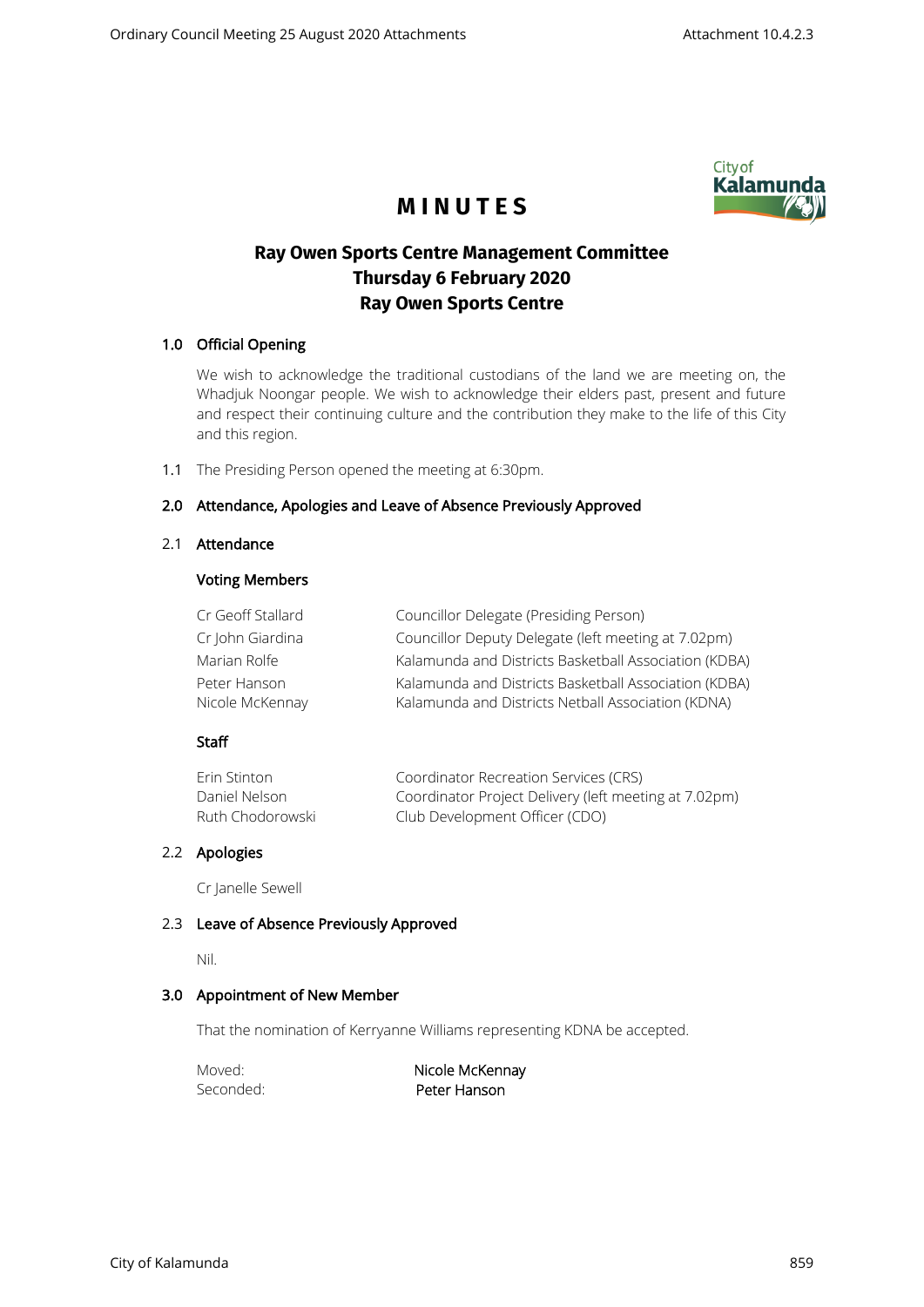## Vote: Carried (4/0)

Action:

 $\overline{\phantom{0}}$ 

• Council Report nominating new member to be completed.

#### 4.0 Confirmation of Minutes from Previous Meeting

4.1 KDBA requested a change to the Minutes from Previous Meeting:

#### 6.2 Running Action Register

#### • Courts 5 and 6 lighting

Completed, however the lighting near all basketball rings is not suitable for netball standards. KDNA and KDBA are not satisfied with the shadow cast by the new lights.

That the Minutes of the Ray Owen Management Committee (ROMC) held on 5 December 2019, as published and circulated, are confirmed as a true and accurate record of the proceedings.

| Moved:    | Nicole McKennay |
|-----------|-----------------|
| Seconded: | Peter Hanson    |
| Vote:     | Carried (4/0)   |

#### Statement by Presiding Member

"On the basis of the above Motion, I now sign the Minutes as a true and accurate record of the meeting of 5 December 2019."

#### 5.0 Disclosure of Interest

#### 5.1 Disclosure of Financial and Proximity Interests

- a) Members must disclose the nature of their interest in matters to be discussed at the meeting. (Section 5.65 of the Local Government Act 1995)
- b) Employees must disclose the nature of their interest in reports or advice when giving the report or advice to the meeting. (Section 5.70 of the Local Government Act 1995)

Nil.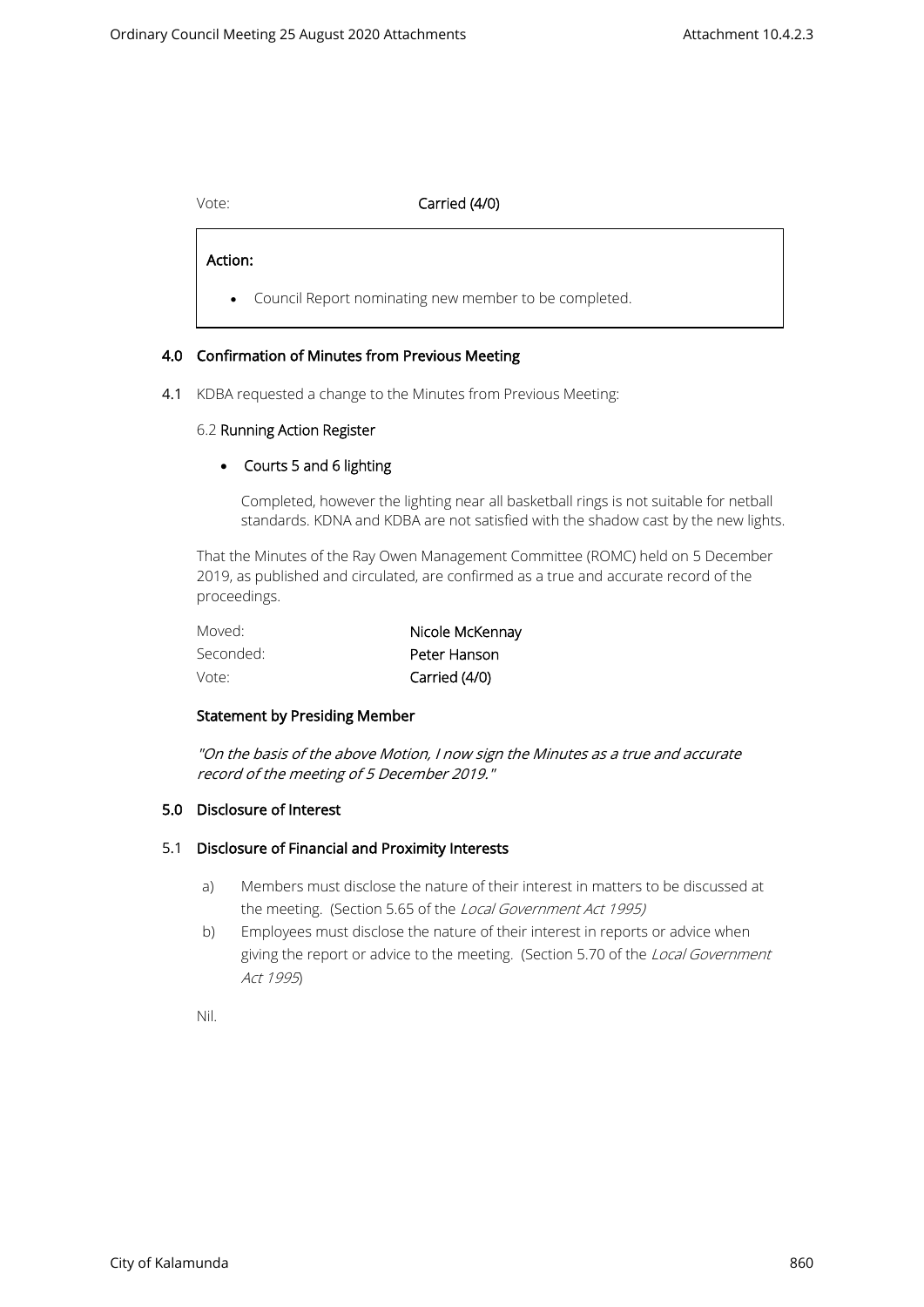#### 5.2 Disclosure of Interest Affecting Impartiality

a) Members and employees must disclose their interests in matters to be discussed at the meeting in respect of which the member or employee has given or will give advice.

Nil.

#### 6.0 Items for Committee Consideration

#### 6.1 Ray Owen Master Plan

## Update on Car Park Design

- The City has appointed a consultant. A start up meeting has occurred between the consultant and City staff. The consultant has started the process for the investigation, detailed design and allocation of time frames.
- Committee expressed the importance of keeping the advocacy going as the car park is a critical component of the court extension as the car park Stage 2 works needs to be completed before the court extension can commence.

## Update on Court Extension

- Project Manager Water Projects provided an update at the meeting.
- The concept plan is at 95% completion with the design now able to fit the outdoor courts as per the master plan.
- KDBA and KDNA are happy with the progress and noted that the Architect has been very receptive to suggestions.

#### 6.2 Running Action Register

Updated from previous meeting:

• CCTV

KDBA presented their policies and locations of CCTV.

## • Courts 5 and 6 lighting

KDBA and KDNA are not satisfied with the current situation, too much shadow casted on the courts and the brightness of the LED light is blinding the shooters. KDBA and KDNA would like the lighting to be investigated further.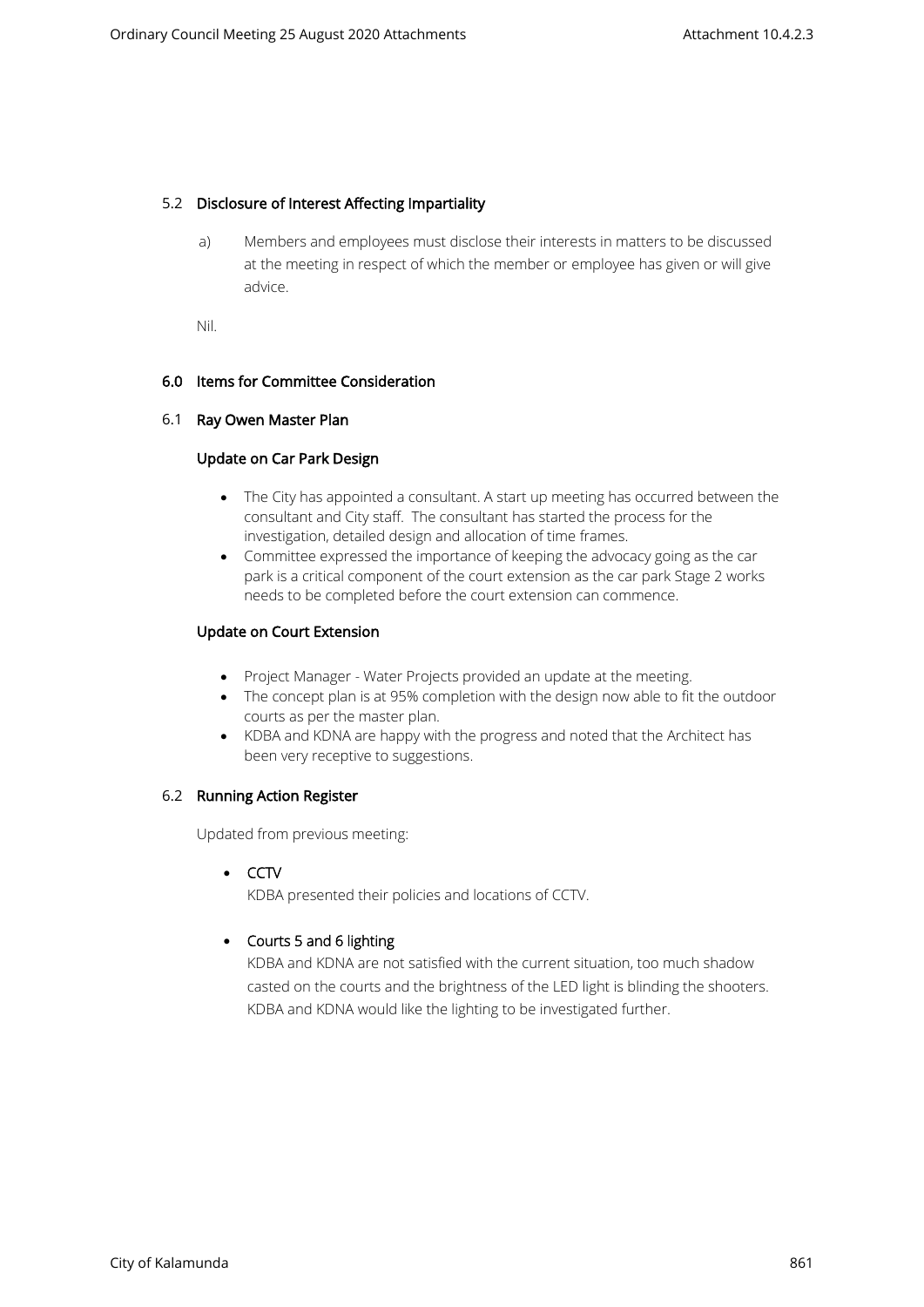#### Action:

• CRS to liaise with Coordinator Building Maintenance regarding Courts 5 and 6 lighting.

#### 6.3 Budget Items

The following budget items were approved in the 2019/2020 budget:

- Walkway repaint \$3,600 completed.
- Stretcher \$700 KDBA sourcing a requote.
- Lockers \$5,000 Quotes being obtained.
- Toilet refurbishments \$75,000 completed.
- Maida Vale Netball Courts (4) resurfacing \$47,000 netball posts have been sourced and resurfacing works to take place end of March.

KDBA to present a list of budget item considerations for the 2020/2021 Budget.

## Action:

• Budget considerations to be provided to Coordinator Building Maintenance.

#### 6.4 Licence Agreement

• CDO presented a list of amendments to Appendix A – Table of Responsibilities and Appendix B – Inventory of Assets.

#### Action:

• KDBA and KDNA to go through proposed changes and update CDO.

#### 6.5 Terms of Reference

- At the December 2019 the Committee requested a change to the Terms of Reference to enable both Associations equal participation- 7(d) Quorum:
	- o From: A quorum shall consist of at least one half of the appointed members. If a quorum is not achieved the meeting can progress informally, with minutes prepared in accordance with established processes.
	- o To: A quorum shall consist of at least one representative from each Association and one representative from the City of Kalamunda. If a quorum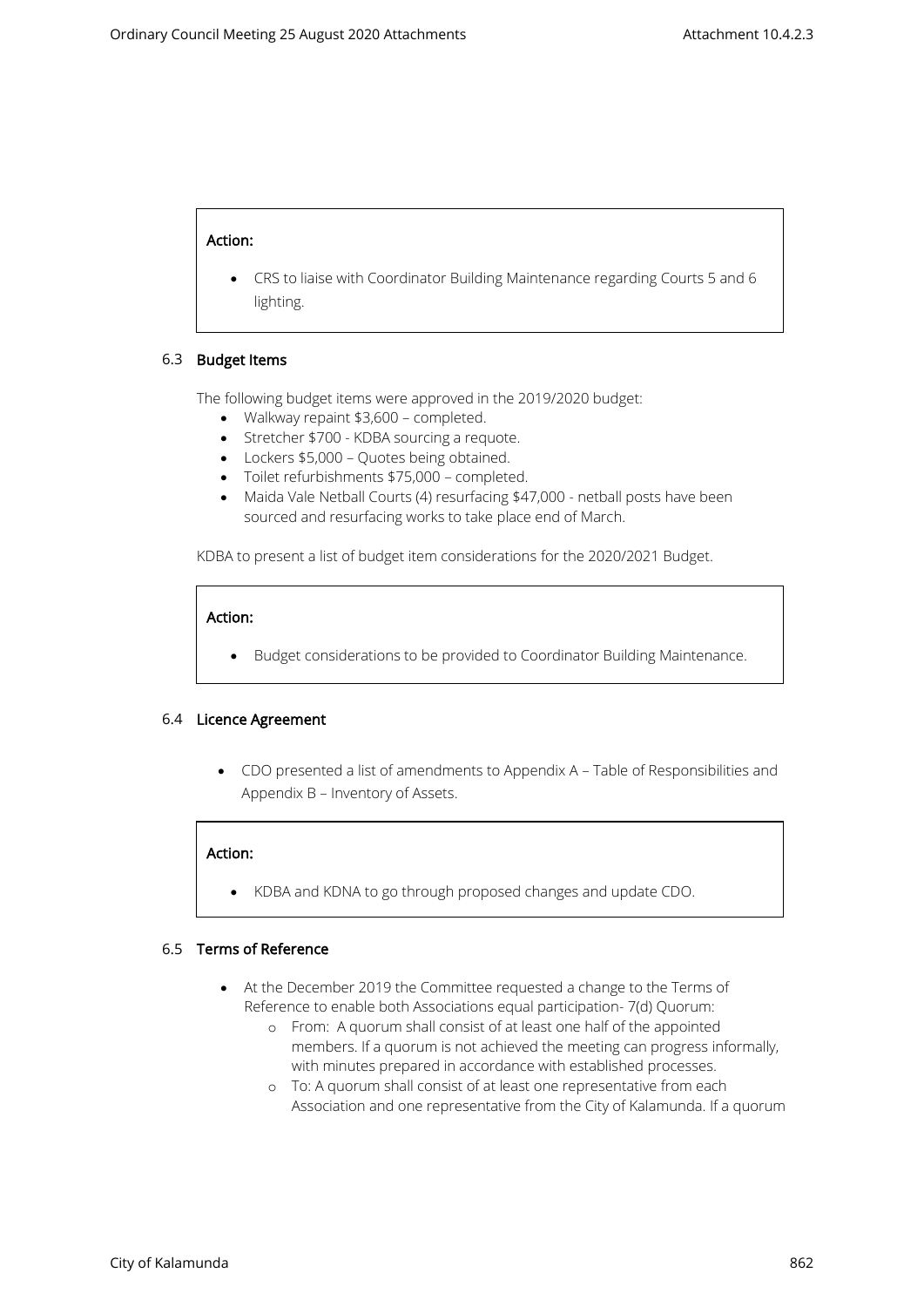is not achieved the meeting can progress informally, with minutes prepared in accordance with established processes.

• To make the requested change a report to Council is required.

#### Action:

• Council Report nominating changes to be completed.

#### 6.6 Cleaning Contract

• The current cleaning contract has been extended for six months. Any issues to be directed to the Facilities Maintenance Officer. KDBA and KDNA would like it noted that they are not happy with the contract being extended and would like new contractors appointed.

#### Action:

• Associations to report any cleaning issues directly to Facilities Maintenance Officer.

#### 7.0 Urgent Business with the Approval of the Presiding Member

7.1 • Ray Owen Sports Centre was utilised as an Evacuation Centre in the recent Lesmurdie fire. KDBA were in the Centre at the time of it being opened as an Evacuation Centre. KDBA queried the procedure and training required for future instances.

#### Action:

• CDO to liaise with Senior Fire and Emergency Management Officer for Evacuation Centre procedures for Ray Owen Sports Centre.

#### 8.0 Date of Next Meeting

7 May 2020 at Ray Owen Sports Centre at 6:30pm.

## 9.0 Closure

There being no further business, the Presiding Member declared the Meeting closed at 8:15pm.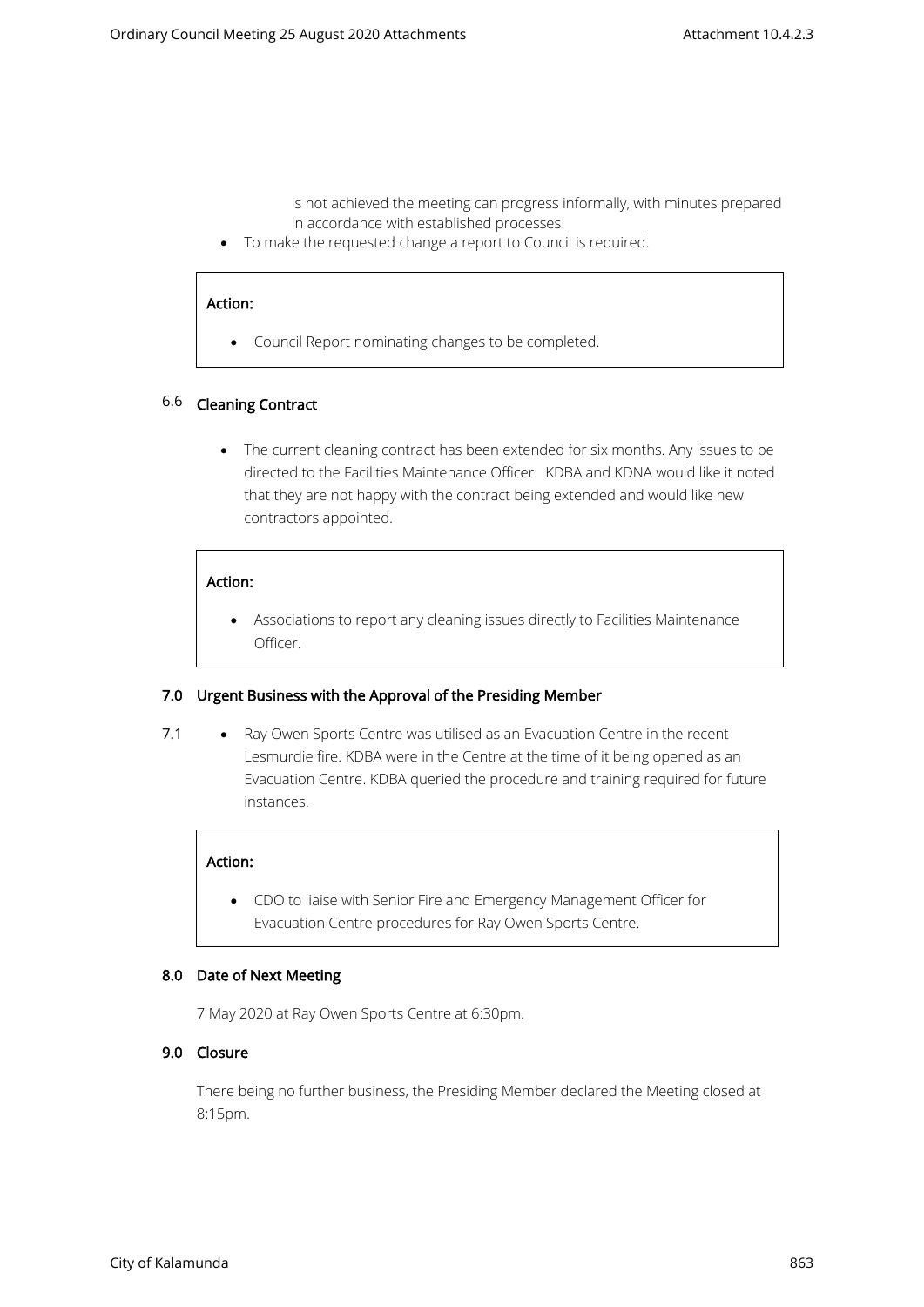I confirm these Minutes to be a true and accurate record of the proceedings of this Meeting.

Signed: \_\_\_\_\_\_\_\_\_\_\_\_\_\_\_\_\_\_\_\_\_\_\_\_\_\_\_\_\_\_\_\_

Presiding Member

Dated this \_\_\_\_\_\_\_\_\_\_\_\_\_\_\_\_\_ day of \_\_\_\_\_\_\_\_\_\_\_\_\_\_\_\_\_ 2020.